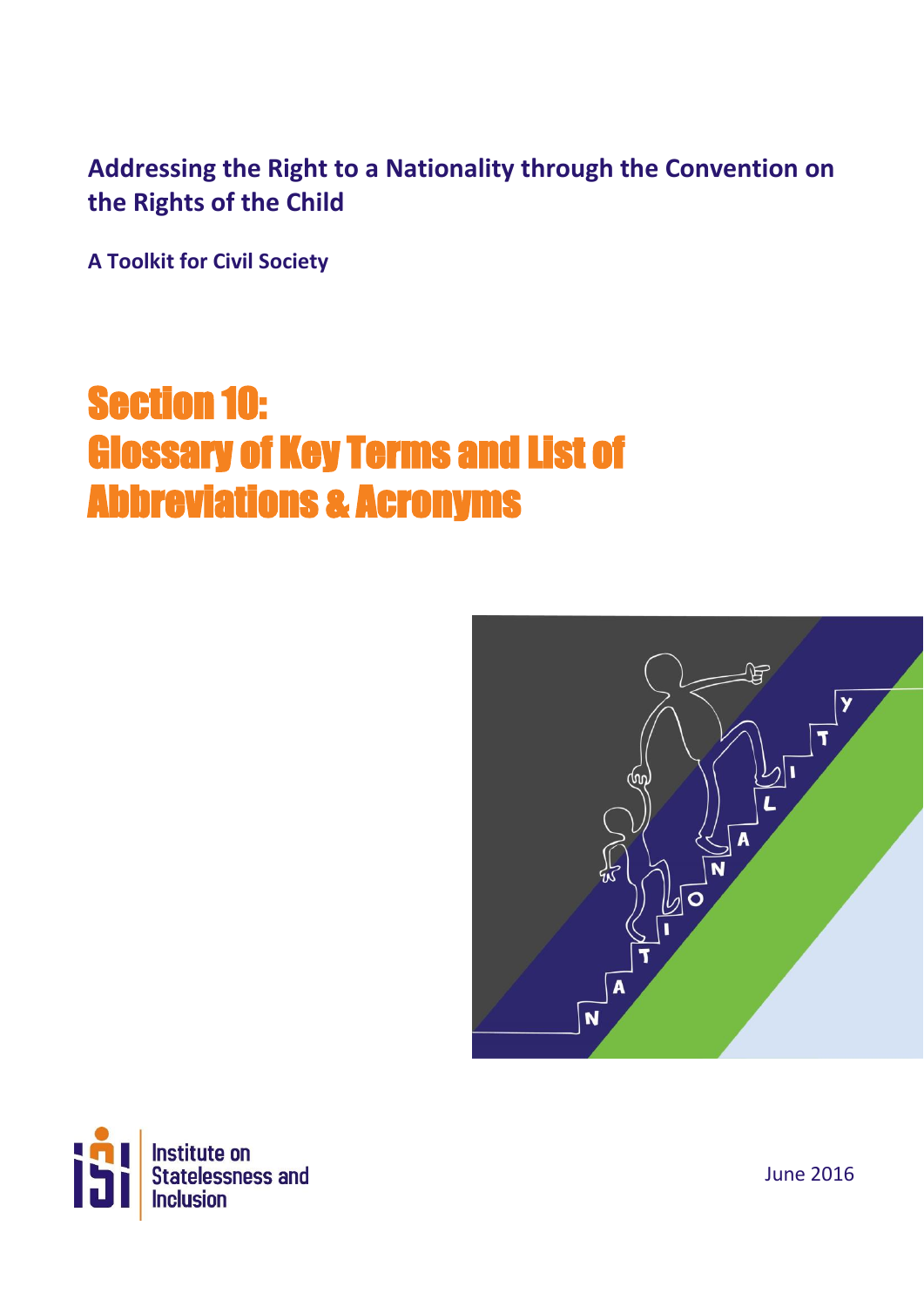# 10. Glossary of Key Terms and List of Abbreviations & Acronyms

### **Glossary of Key Terms**

| <b>Acquisition of nationality</b>                     | Becoming a legal citizen of a State through any mode. This can be either be<br>at/subsequent to birth or later in life. It can happen automatically or non-<br>automatically.                                                                                                                                                                       |
|-------------------------------------------------------|-----------------------------------------------------------------------------------------------------------------------------------------------------------------------------------------------------------------------------------------------------------------------------------------------------------------------------------------------------|
| <b>Arbitrary Deprivation of</b><br><b>Nationality</b> | The involuntary loss of the status of a national of a country, in a manner which<br>violates international norms, e.g. those relating to non-discrimination or due process.                                                                                                                                                                         |
|                                                       | <b>Child</b> "Every human being below the age of eighteen years unless under<br>the law applicable to the child, majority is attained earlier" -<br>Convention on the Rights of the Child, Article 1.                                                                                                                                               |
| <b>Childhood Statelessness</b>                        | Situation in which a child is not considered as a national by any state under the<br>operation of its law. Commonly the consequence of inability to acquire nationality at<br>birth, but also following the loss or renunciation of nationality.                                                                                                    |
|                                                       | <b>Citizen</b> See 'National'                                                                                                                                                                                                                                                                                                                       |
|                                                       | Citizenship See 'Nationality'                                                                                                                                                                                                                                                                                                                       |
| <b>Civil society submission</b>                       | Reports delivered by civil society actors (e.g. NGOs) to a Treaty Body as part of the<br>UN reporting cycle. These provide the treaty body with information such as<br>comments on the State Party report, additional issues that are not yet addressed,<br>and how its recommendations are being implemented by the government concerned.          |
| of the Child                                          | <b>Committee on the Rights</b> Body of independent experts tasked with the assessment of the implementation of<br>the content of the Convention on the Rights of the Child by States. The Committee<br>also has the authority to give guidance and interpretation regarding the articles of<br>the CRC in the form of General Comments (see below). |
| <b>Observations</b>                                   | <b>Concluding</b> Treaty bodies' summary of the assesment of progress as well as deficits in the<br>implementation of the content of a treaty in a particular country, as well as<br>recommendations relating to improving the situation in relation to the rights<br>protected under the relevant treaty.                                          |
| <b>Contracting Party</b>                              | A country which has ratified a particular treaty, thereby consenting to be bound by<br>the obligations specified therein.                                                                                                                                                                                                                           |
|                                                       | Foundling A child of unknown parentage who has been deserted or abandoned.                                                                                                                                                                                                                                                                          |
|                                                       | General Comment Authoritative interpretations of individual human rights obligations issued by the<br>relevant treaty body, thereby filling the rights with meaning and providing states with<br>guidance on how to respect, protect and fulfil them.                                                                                               |
|                                                       | General Principles Basic legal rules of a relative general and abstract nature, including but not limited to<br>such principles that are common across a large number of jurisdictions.                                                                                                                                                             |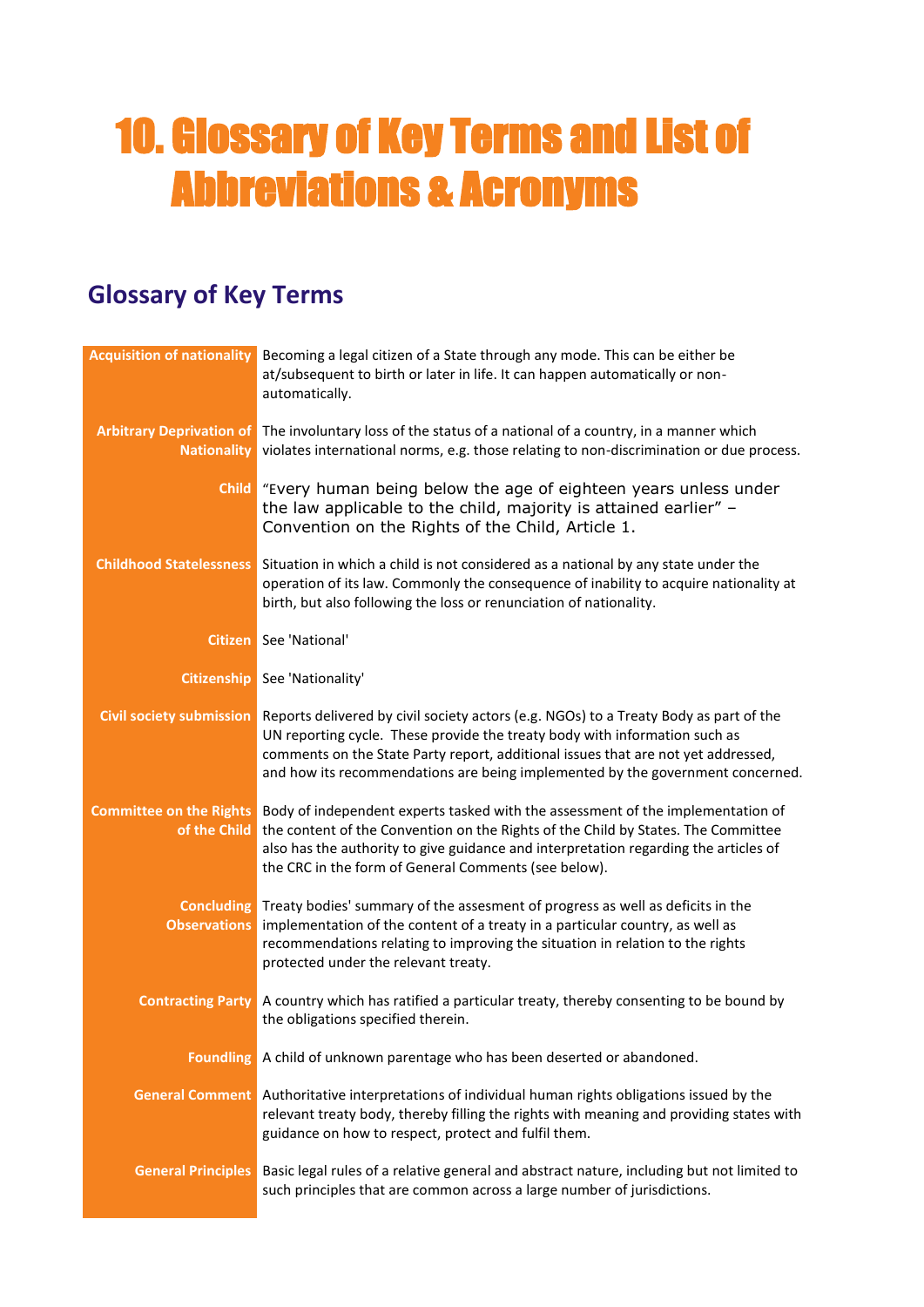| <b>Implementing Measures</b>                        | In relation to a Convention, implementing measures are general measures, including<br>legislative, administrative, and other measures which States are expected to<br>undertake in order to fully implement the rights set forth by the Convention.                                                                                                                                                                                                                                                                                                                                                    |
|-----------------------------------------------------|--------------------------------------------------------------------------------------------------------------------------------------------------------------------------------------------------------------------------------------------------------------------------------------------------------------------------------------------------------------------------------------------------------------------------------------------------------------------------------------------------------------------------------------------------------------------------------------------------------|
|                                                     | <b>Irregular Migrant</b> See 'undocumented migrant'                                                                                                                                                                                                                                                                                                                                                                                                                                                                                                                                                    |
|                                                     | List of Issues A list adopted by a Treaty Body concerning questions on selected issues, as well as a<br>request for updates on new laws, institutions, policies, programmes, ratifications of<br>human rights treaties and disaggregated data and statistics, that is sent to a country<br>right after its corresponding pre-session.                                                                                                                                                                                                                                                                  |
| <b>Loss or Deprivation of</b><br><b>Nationality</b> | Involuntary loss of the status as national of a country. This can be automatic (loss) or<br>non-automatic (deprivation).                                                                                                                                                                                                                                                                                                                                                                                                                                                                               |
| <b>National</b>                                     | An individual who holds the nationality of a State. This is used synonymously with<br>'citizen' within this Toolkit, although there may be variations under domestic law.                                                                                                                                                                                                                                                                                                                                                                                                                              |
| <b>Nationality</b>                                  | The legal bond between an individual and a State that entails belonging and specific<br>legal responsibilities and rights. This is used synonymously with 'citizenship' in this<br>Toolkit, although there may exist significant differences under domestic law.                                                                                                                                                                                                                                                                                                                                       |
| <b>Recommendations</b>                              | Suggestions made by a treaty body as part of the Concluding Observations (see<br>above) about what States can do in light of the fulfilment of their obligations under a<br>specific treaty.                                                                                                                                                                                                                                                                                                                                                                                                           |
| <b>Refugee</b>                                      | "A person who owing to a well-founded fear of being persecuted for reasons of race,<br>religion, nationality, membership of a particular social group or political opinion, is<br>outside the country of his nationality and is unable or owing to such fear, is unwilling<br>to avail himself of the protection of that country; or who, not having a nationality and<br>being outside the country of his former habitual residence as a result of such events,<br>is unable or, owing to such fear, is unwilling to return to it" - 1951 Convention<br>relating to the Status of Refugees, Article 1 |
| <b>Renunciation of</b><br><b>Nationality</b>        | The voluntary loss of the status as national of a country, often as part of efforts to<br>acquire another nationality.                                                                                                                                                                                                                                                                                                                                                                                                                                                                                 |
|                                                     | Reporting Cycle The process through which the progress that States make in fulfilling their obligations<br>under a treaty is monitored by the relevant treaty body. Each cycle includes certain<br>steps, such as the contribution of State reports (see State Party report below),<br>additional information provided by civil society actors, discussion of the reports<br>during Session (see below), all culminating in the adoption of Concluding<br>Observations (see above).                                                                                                                    |
| <b>Session</b>                                      | Discussion of the State Party report (see below) and additional civil society provided<br>information by the relevant treaty body and the State concerned as part of the<br>reporting cycle.                                                                                                                                                                                                                                                                                                                                                                                                           |
| <b>Special Procedures</b>                           | Independent human rights experts who are mandated to report and advise on human<br>rights on the basis of either a thematic or a country-specific focus.                                                                                                                                                                                                                                                                                                                                                                                                                                               |
| <b>State Party</b>                                  | See 'Contracting Party'.                                                                                                                                                                                                                                                                                                                                                                                                                                                                                                                                                                               |
| <b>State Party Report</b>                           | A report containing State provided information with regard to the rights contained in<br>the relevant treaty. To be submitted once every five years.                                                                                                                                                                                                                                                                                                                                                                                                                                                   |
| <b>Stateless person</b>                             | "A person who is not considered as a national by any State under the operation of its<br>law" - 1954 Convention relating to the Status of Stateless Persons, Article 1.                                                                                                                                                                                                                                                                                                                                                                                                                                |
| <b>Treaty Bodies</b>                                | Committees of independent experts that are tasked with the monitoring of the core                                                                                                                                                                                                                                                                                                                                                                                                                                                                                                                      |